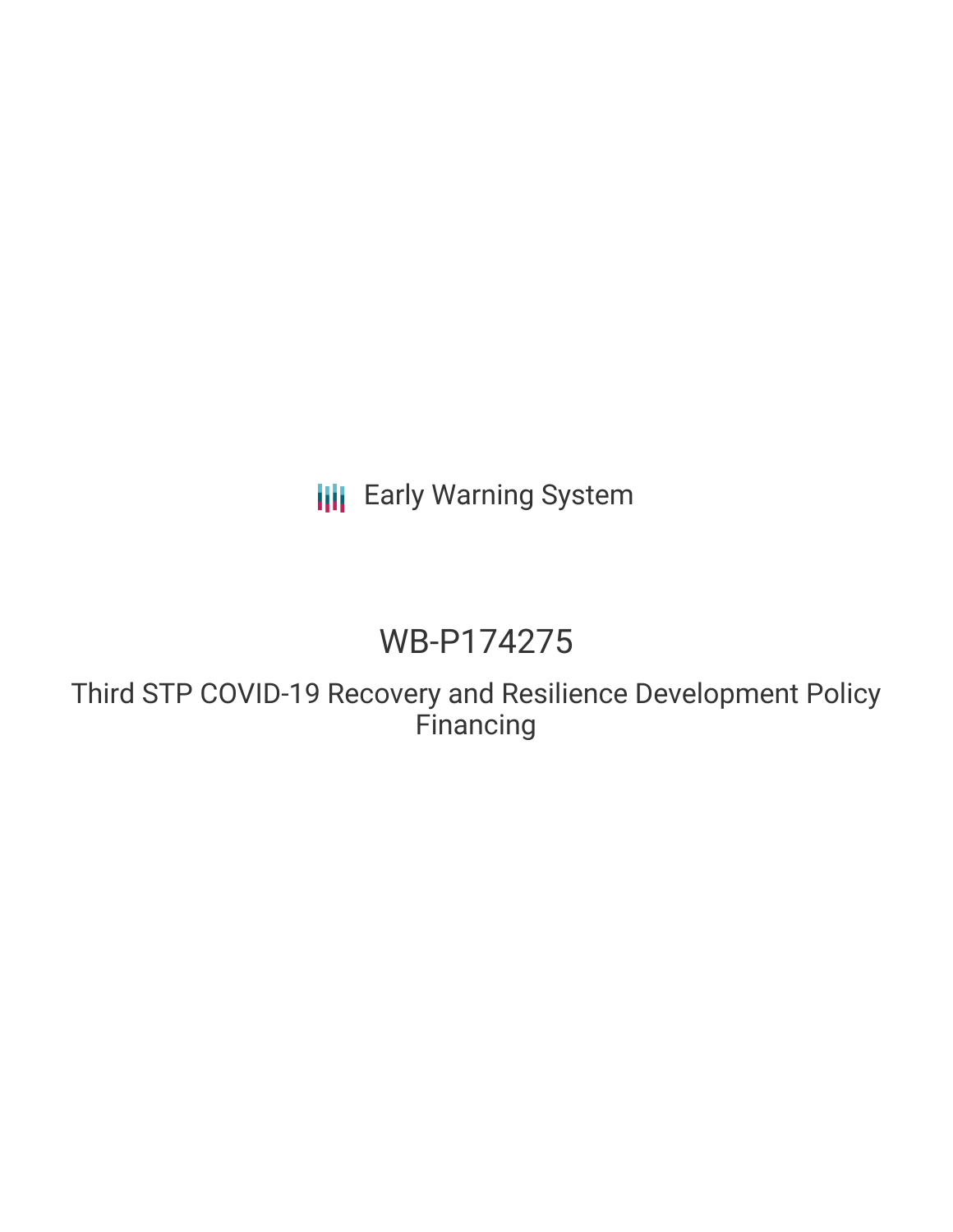

## **Quick Facts**

| <b>Countries</b>              | Sao Tome and Principe                    |
|-------------------------------|------------------------------------------|
| <b>Financial Institutions</b> | World Bank (WB)                          |
| <b>Status</b>                 | Proposed                                 |
| <b>Bank Risk Rating</b>       | U                                        |
| <b>Borrower</b>               | Government of Sao Tome and Principe      |
| <b>Sectors</b>                | Education and Health, Law and Government |
| <b>Project Cost (USD)</b>     | $$5.00$ million                          |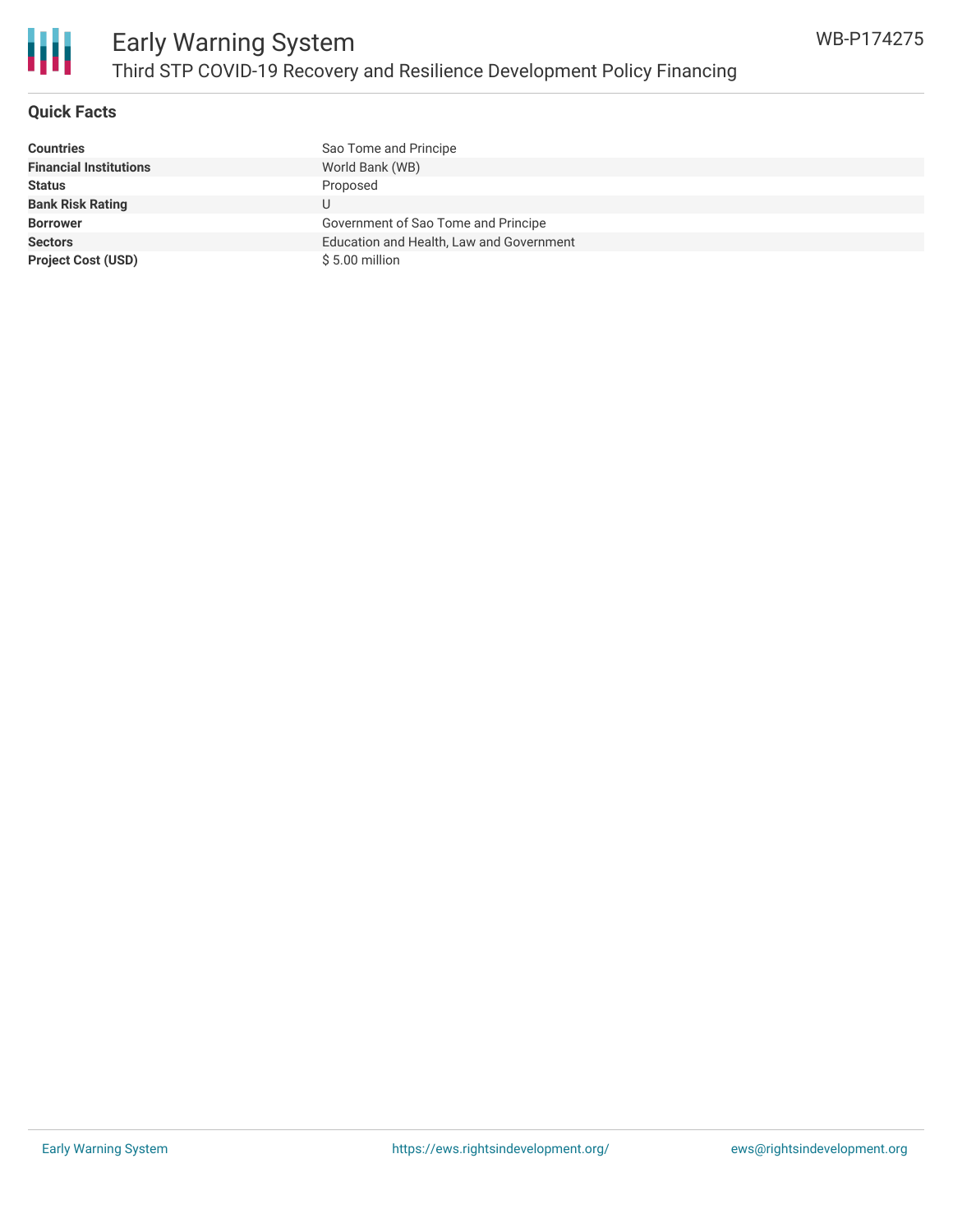

# **Project Description**

According to WB website, the objective of this operation is to support the government's response to the human and economic impact of the COVID-19 pandemic and economy-wide and sectoral reforms for a stronger recovery.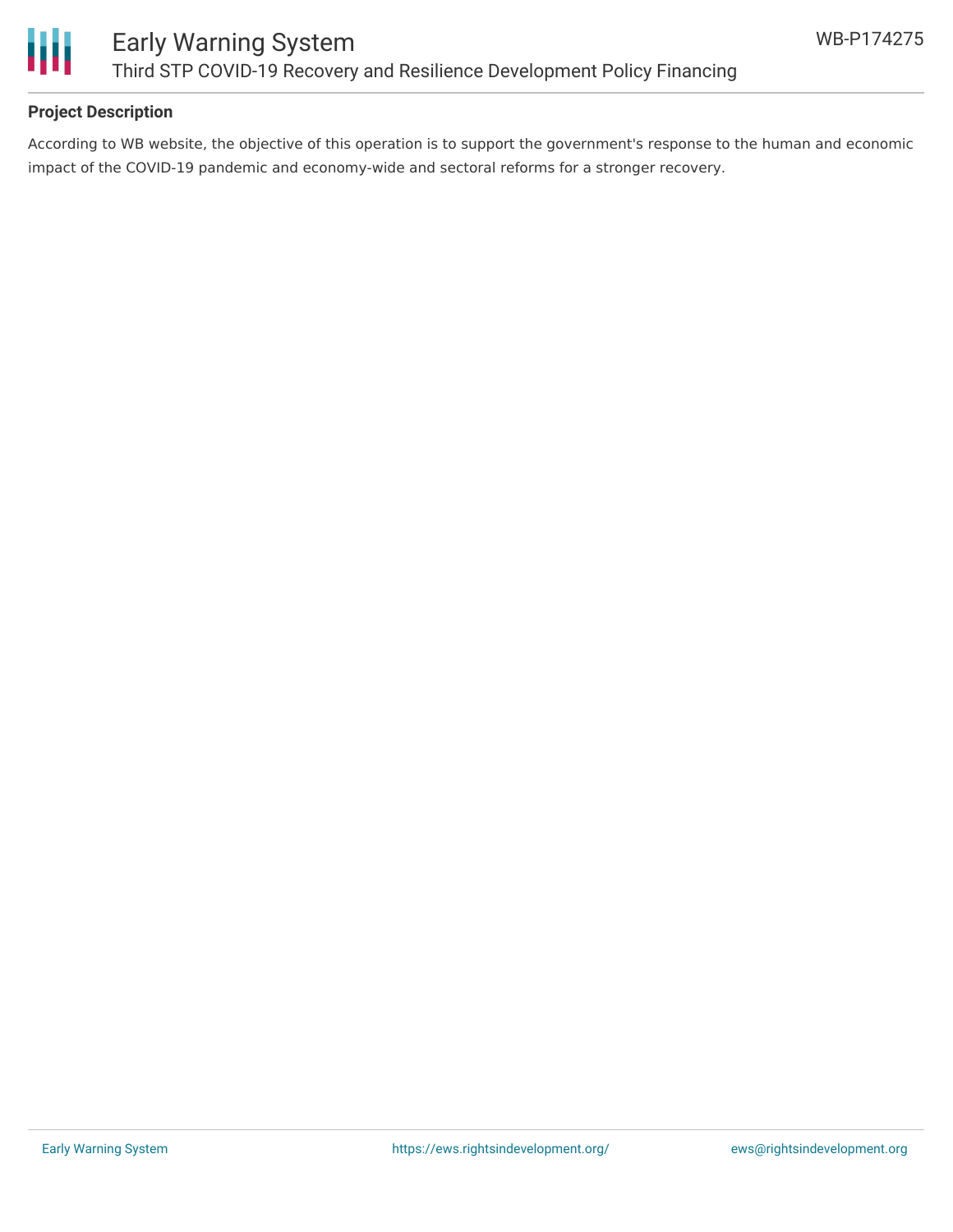

# Early Warning System Third STP COVID-19 Recovery and Resilience Development Policy Financing

# **Investment Description**

World Bank (WB)